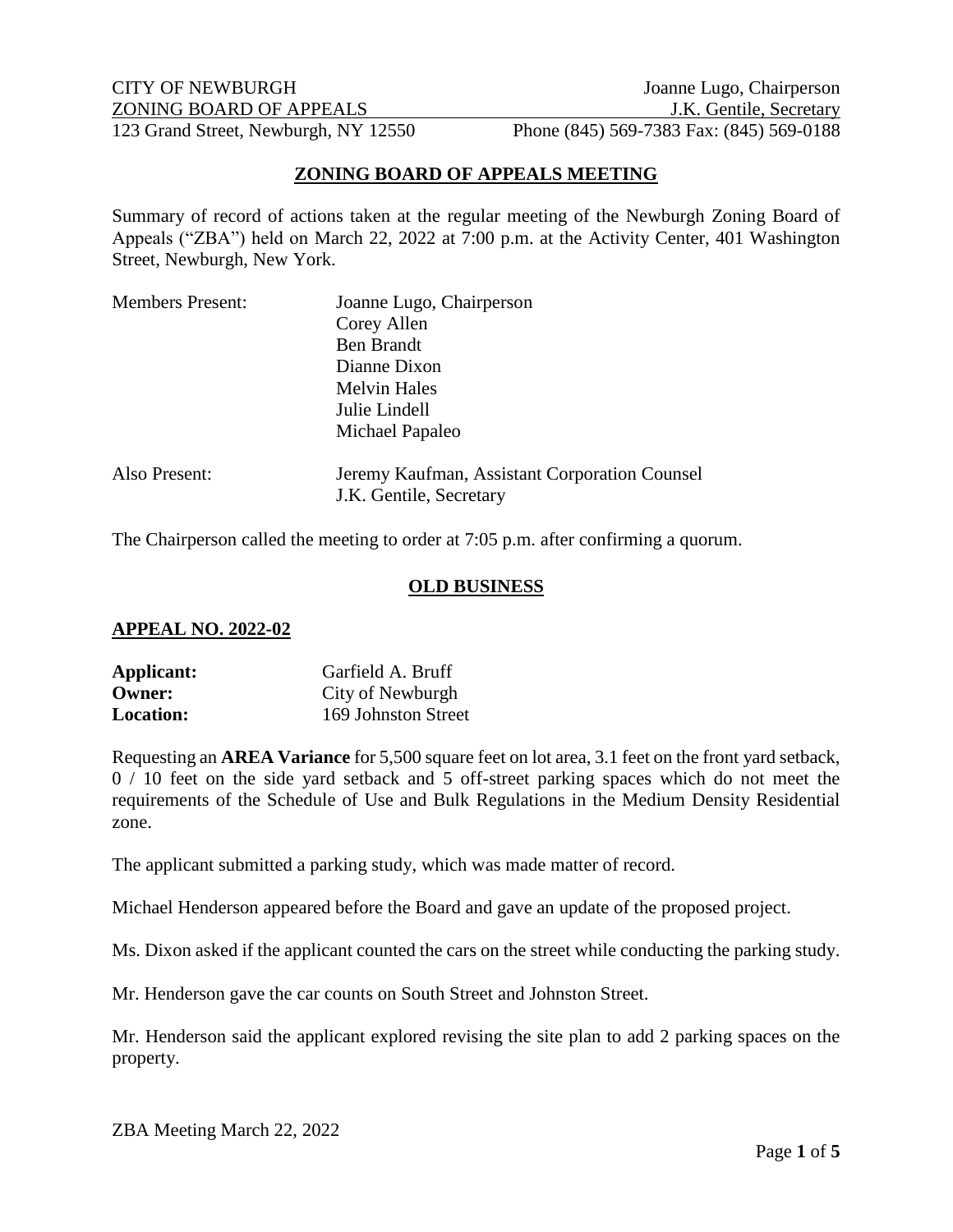Mr. Allen asked the applicant to add later evening hours to the parking study.

Mr. Papaleo asked how many units/dwellings existing originally.

Mr. Henderson said the building was originally a one-family.

The Chairperson opened the public hearing.

Lisa Edwards spoke against the application.

George Bowles Jr. spoke against the application.

A written public comment and a submitted petition were made matter of record.

Corey Allen moved to close the public hearing. Julie Lindell seconded the motion. The motion passed unanimously via roll-call vote.

The Board tabled the application until the next meeting.

# **NEW BUSINESS**

## **APPEAL NO. 2022-03**

| Applicant:       | <b>Habitat for Humanity of Greater Newburgh</b> |
|------------------|-------------------------------------------------|
| Owner:           | City of Newburgh                                |
| <b>Location:</b> | 511 South Street                                |

Requesting an **AREA Variance** for Lot A) 0/5 feet; Lot B) 5/0; Lot C) 0 /5; Lot D) 5/0 on the side yard setbacks which do not meet the requirements of the Schedule of Use and Bulk Regulations in the Low Density Residential zone.

Corey Allen recused himself from vote.

Mike Brooks appeared before the Board and gave an overview of the project.

Ms. Lindell asked if this new construction.

Mr. Brooks confirmed.

Mr. Papaleo asked to explain the layout of two attached twin style townhouses on 4 separate parcels.

Mr. Brooks said there are 2 separate townhouse-style buildings. Each townhouse structure has a party wall proposed for build on the lot line of lots A/B and C/D respectively. There will be 4 townhouses total with 1 townhouse per parcel.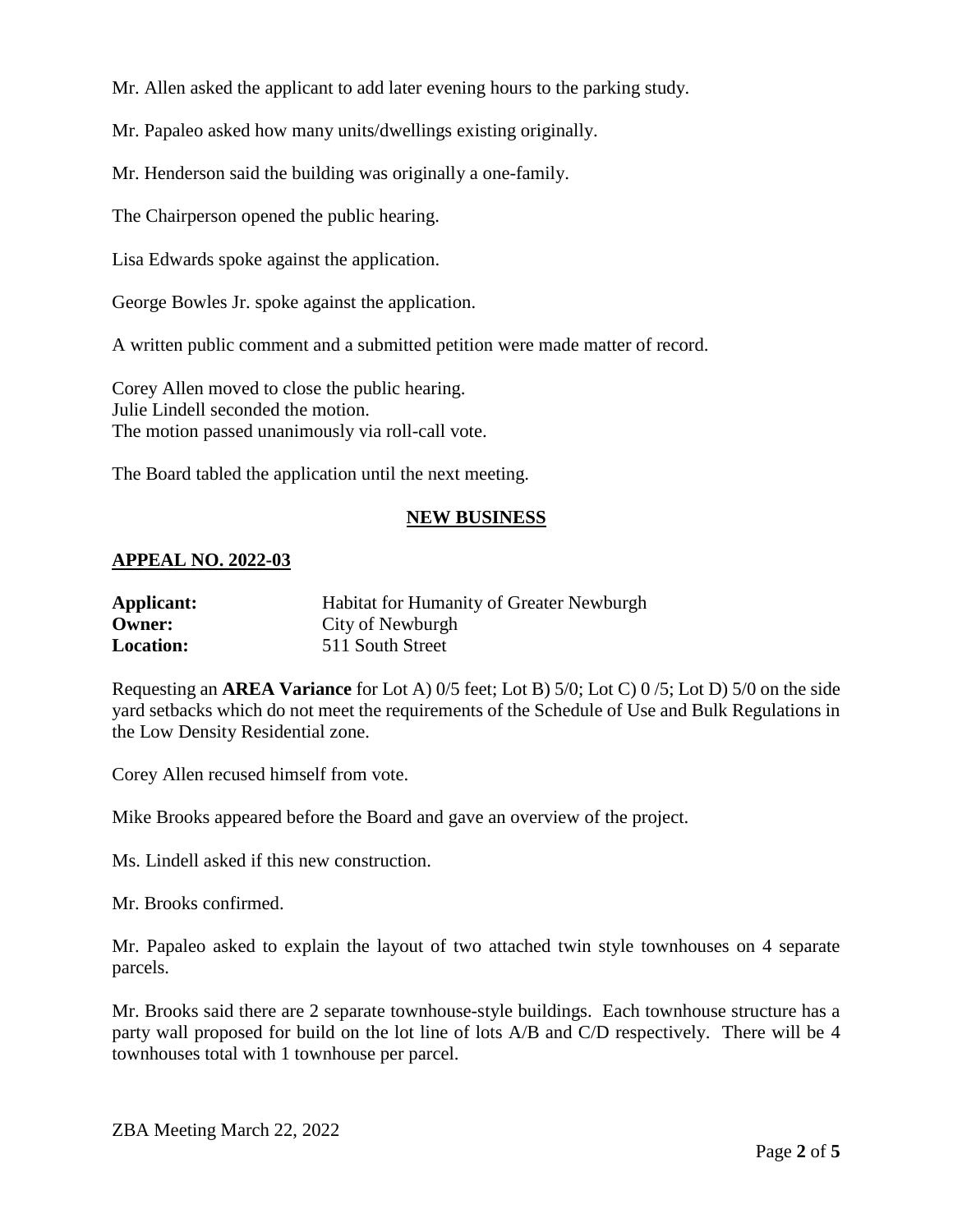Ms. Lindell asked if each townhouse is 2-stories with its own backyard.

Mr. Brooks confirmed.

Ms. Lindell asked if all parking is on site.

Mr. Brooks confirmed.

The Chairperson opened the public hearing.

No one was present for or against the project.

Dianne Dixon moved to close the public hearing. Julie Lindell seconded the motion. The motion passed unanimously via roll-call vote.

Dianne Dixon moved to declare the action Type II for SEQRA. Julie Lindell seconded the motion. The motion passed unanimously via roll-call vote.

Dianne Dixon moved to approve application as submitted. Julie Lindell seconded the motion. The motion passed unanimously via roll-call vote.

# **APPEAL NO. 2022-04**

| Applicant:       | National Builders South, LP |
|------------------|-----------------------------|
| Owner:           | Atkemix Thirty-Seven Inc.   |
| <b>Location:</b> | 700 South Street            |

Requesting an **AREA Variance** for 5 feet on the building height and 275 off-street parking spaces which do not meet the requirements of the Schedule of Use and Bulk Regulations in the Industrial Zone.

Charlie Bazydlo, Walter Kubow and Brian Sekel appeared before the Board.

Mr. Bazydlo gave a brief introduction of the proposed project. He said the off-street parking number request does not reflect the actual amount of spaces needed. He said the off-street parking request is a function of the City Code requiring 429 spaces for the amount of space being used.

Mr. Kubow said they expect to need about 155 spaces per shift, 2 to 3 shifts per day.

Mr. Hales asked who the tenant will be.

Mr. Bazydlo said a tenant has not been specified.

Mr. Hales asked the applicant for clarification on the parking requirements for this type of project.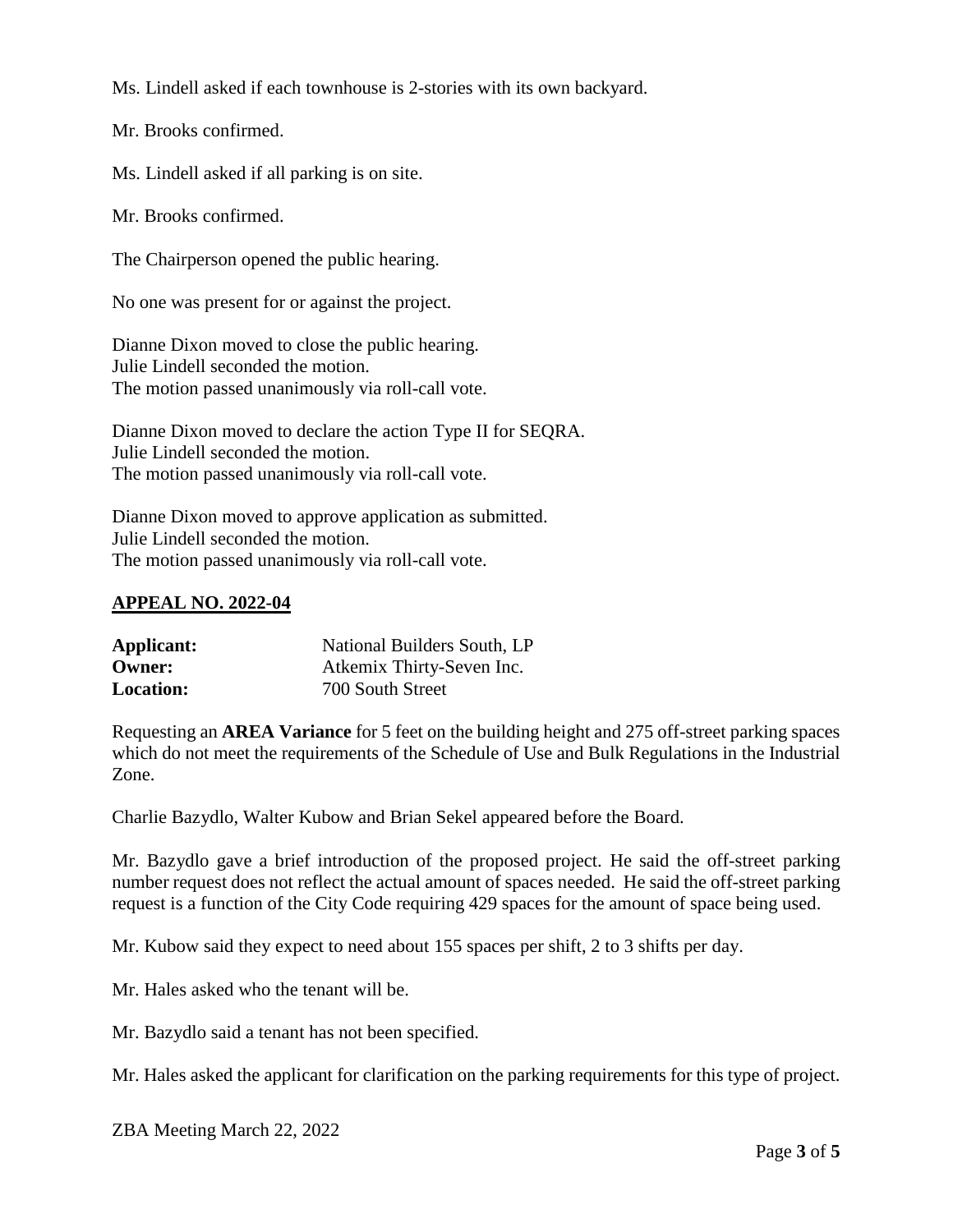Mr. Sekel said the City Code bases the parking number on what would be identified as a factory, with a number of factory workers being on site in a single shift. Mr. Sekel said warehouse work for the modern warehouse facility is different, and the modern ratios used are about 1-2 employees per 1,000 square feet.

The Assistant Corporation Counsel said the current City Code requires a certain number of parking spaces based on square footage. The applicant proposed a plan with a certain amount of parking spaces on the site, with sensitivity to reducing impervious surface pavement and additional stormwater runoff.

Mr. Sekel said they will not disturb the capped area.

The Assistant Corporation Counsel said the project is in review by the Planning Board, and the Planning Board is in the process of performing a SEQRA analysis. He said the project is also subject to review by the Orange County Department of Planning.

The Chairperson opened the public hearing.

Diane LeRoy spoke against the application.

Dave Yvonne spoke against the application.

Lori Yvonne spoke against the application.

The Assistant Corporation Counsel said the buffering zone, traffic and noise concerns shared by the public opinion are more appropriately by the Planning Board in its SEQRA analysis.

Ben Brandt moved to close the public hearing. Dianne Dixon seconded the motion. The motion passed 5-2 via roll-call vote.

Mr. Hales asked the applicant to respond to the concerns addressed by the public regarding a buffer zone.

Mr. Kubow used the site plan to demonstrate the buffer zone details.

The Assistant Corporation Counsel said the Board members requested additional details be added to the buffer zone, including noise mitigation, for inclusion in the next submission.

The Assistant Corporation Counsel also asked the applicant to show where the main points of ingress and egress are proposed for the Board's benefit.

Mr. Kubow said there will be a truck entrance on South Street, an employee entrance on Pierces Road, and circulation around the entire building, with no disturbance to the remediation area.

Ms. Lindell asked how many trucks they anticipate entering/exiting a day.

ZBA Meeting March 22, 2022